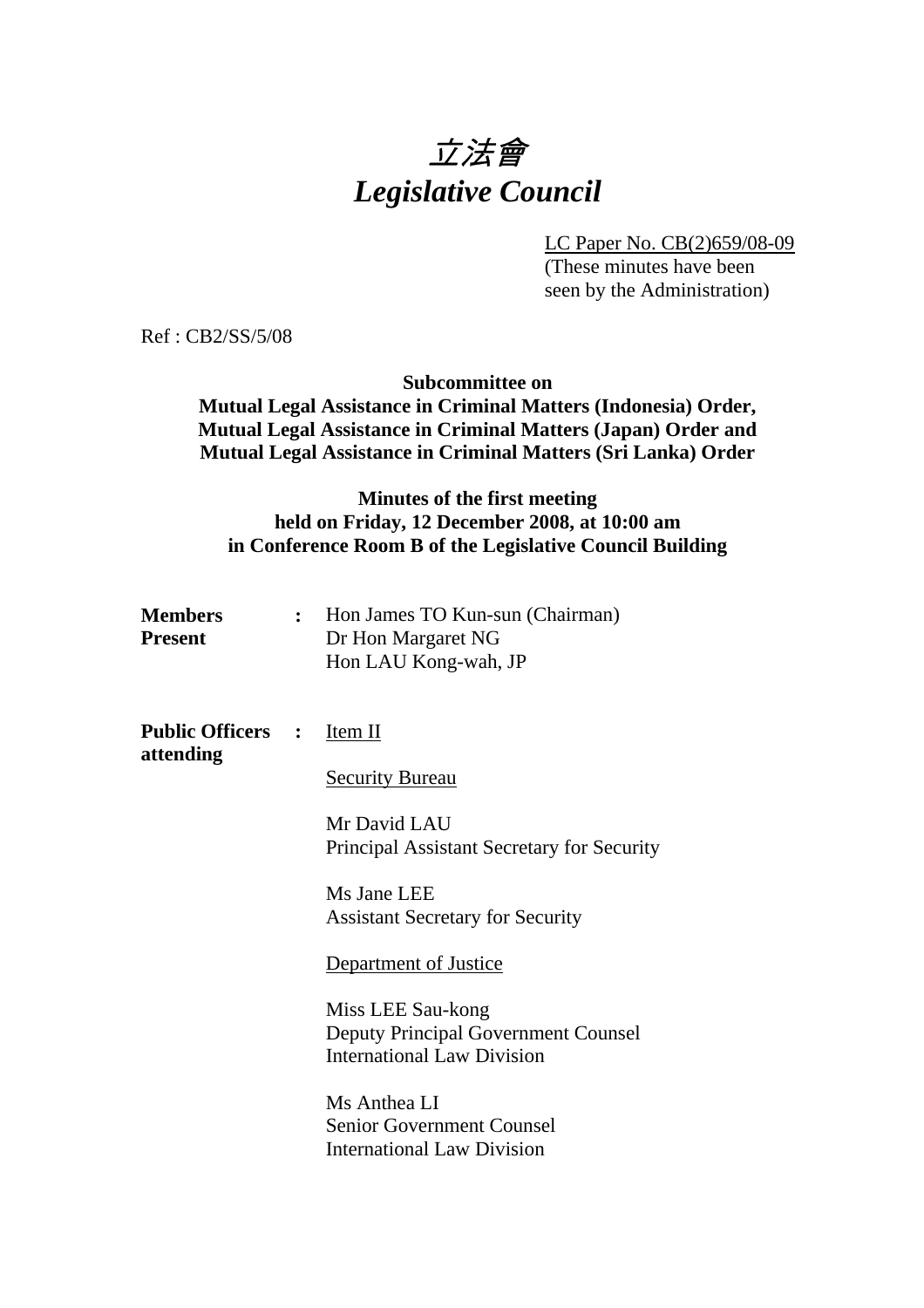|                               |                | Mr James DING<br><b>Senior Government Counsel</b><br><b>International Law Division</b> |
|-------------------------------|----------------|----------------------------------------------------------------------------------------|
|                               |                | Ms Lonnie NG<br><b>Senior Government Counsel</b><br><b>Law Drafting Division</b>       |
|                               |                | Miss Carrie WONG<br><b>Senior Government Counsel</b><br><b>Law Drafting Division</b>   |
|                               |                | Mr Vidy CHEUNG<br><b>Senior Government Counsel</b><br><b>Law Drafting Division</b>     |
| <b>Clerk</b> in<br>attendance | $\ddot{\cdot}$ | Miss Betty MA<br>Chief Council Secretary (2) 4                                         |
| <b>Staff</b> in<br>attendance | $\ddot{\cdot}$ | Mr Timothy TSO<br><b>Assistant Legal Adviser 2</b>                                     |
|                               |                | Mr Chris LAI<br>Senior Council Secretary (2) 5                                         |

### **I. Election of Chairman**

Action

Mr James TO was elected Chairman of the Subcommittee.

#### **II. Meeting with the Administration**

[Legislative Council Brief, proposed resolutions on the three Orders, LC Papers Nos. LS17/08-09 and CB(2)421/08-09(01) to (03)]

- 2. The Subcommittee deliberated (index of proceedings attached at **Annex**).
- Admin 3. The Subcommittee requested and the Administration agreed to provide information on the estimated expenses incurred and manpower involved in processing requests for mutual legal assistance in criminal matters under the Mutual Legal Assistance in Criminal Matters Ordinance (Cap. 525) in the past year, if available.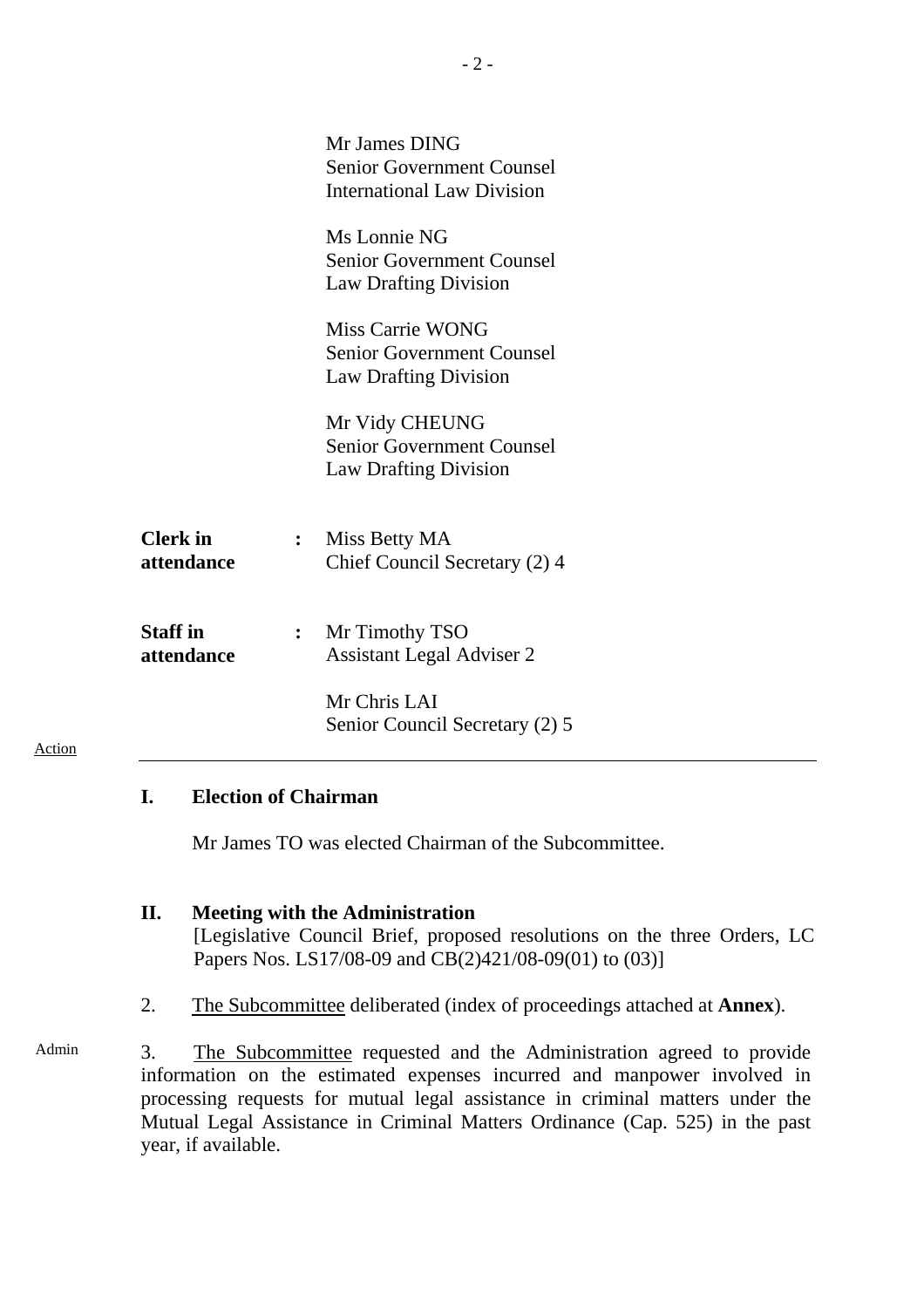# **III. Any other business**

4. The Chairman said that the Subcommittee had completed scrutiny of the Mutual Legal Assistance in Criminal Matters (Indonesia) Order, and would continue discussion with the Administration on the Mutual Legal Assistance in Criminal Matters (Japan) Order and the Mutual Legal Assistance in Criminal Matters (Sri Lanka) Order at the next meeting. He further said that members would be informed of the meeting date in due course.

5. There being no other business, the meeting ended at 11:30 am.

Council Business Division 2 Legislative Council Secretariat 13 January 2009

#### Action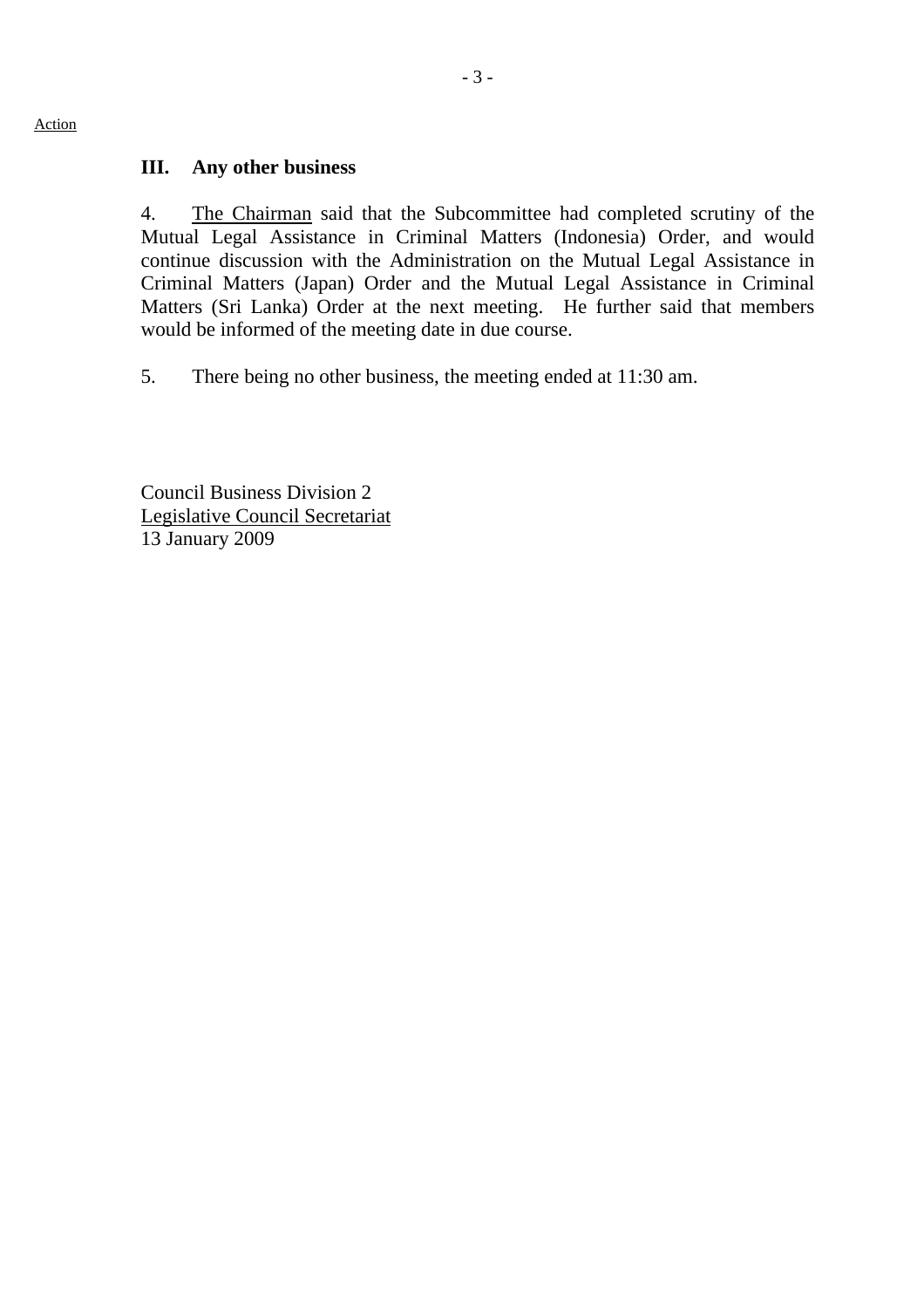# **Proceedings of the first meeting of the Subcommittee on Mutual Legal Assistance in Criminal Matters (Indonesia) Order, Mutual Legal Assistance in Criminal Matters (Japan) Order and Mutual Legal Assistance in Criminal Matters (Sri Lanka) Order on Friday, 12 December 2008, at 10:00 am in Conference Room B of the Legislative Council Building**

| <b>Time marker</b> | Speaker(s)                                                        | Subject(s)                                                                                                                                                                                                                                                                                                                      | <b>Action</b><br>required |  |  |
|--------------------|-------------------------------------------------------------------|---------------------------------------------------------------------------------------------------------------------------------------------------------------------------------------------------------------------------------------------------------------------------------------------------------------------------------|---------------------------|--|--|
|                    | Agenda item I - Election of Chairman                              |                                                                                                                                                                                                                                                                                                                                 |                           |  |  |
| $000000 - 000315$  | Dr Margaret NG<br>Mr James TO<br>Mr LAU Kong-wah                  | <b>Election of Chairman</b>                                                                                                                                                                                                                                                                                                     |                           |  |  |
|                    | Agenda item $II$ – Meeting with the Administration                |                                                                                                                                                                                                                                                                                                                                 |                           |  |  |
|                    | (a) Mutual Legal Assistance in Criminal Matters (Indonesia) Order |                                                                                                                                                                                                                                                                                                                                 |                           |  |  |
| 000316 - 000600    | Chairman<br>Dr Margaret NG                                        | Opening remarks by the Chairman                                                                                                                                                                                                                                                                                                 |                           |  |  |
| 000601 - 000730    | Chairman<br>Admin                                                 | The Chairman's enquiry about a recent case involving the<br>taking of evidence in the Mainland by the prosecution<br>from Hong Kong                                                                                                                                                                                             |                           |  |  |
| 000731 - 000837    | Chairman<br>Admin                                                 | Examination of Article 1 of Schedule 1 to the Mutual<br>Legal Assistance in Criminal Matters (Indonesia) Order<br>(Indonesia Order); comparison between the Article and<br>the relevant article in the Model Agreement on Mutual<br>Legal Assistance in Criminal Matters (model agreement)<br>(LC Paper No. CB(2)421/08-09(01)) |                           |  |  |
| 000838 - 000930    | Admin                                                             | Examination of Article 2 of Schedule 1 to the Indonesia<br>Order; comparison between the Article and the relevant<br>article in the model agreement                                                                                                                                                                             |                           |  |  |
| 000931 - 000944    | Admin                                                             | Examination of Article 3 of Schedule 1 to the Indonesia<br>Order; comparison between the Article and the relevant<br>article in the model agreement                                                                                                                                                                             |                           |  |  |
| 000945 - 001018    | Admin                                                             | Examination of Article 4 of Schedule 1 to the Indonesia<br>Order; comparison between the Article and the relevant<br>article in the model agreement                                                                                                                                                                             |                           |  |  |
| 001019 - 001129    | Admin                                                             | Examination of Article 5 of Schedule 1 to the Indonesia<br>Order; comparison between the Article and the relevant<br>article in the model agreement                                                                                                                                                                             |                           |  |  |
| 001130 - 003857    | Chairman<br>Admin<br>Mr LAU Kong-wah<br>Dr Margaret NG            | Examination of Article 6 of Schedule 1 to the Indonesia<br>Order; comparison between the Article and the relevant<br>article in the model agreement<br>Meaning and application of "excessive burden" in Article<br>$6(2)(b)$ ; effect of not including Article IV(3) of the model<br>agreement in Article 6                     |                           |  |  |
|                    |                                                                   | The Administration to provide information on the<br>estimated expenses incurred and manpower involved in                                                                                                                                                                                                                        | <b>Admin</b>              |  |  |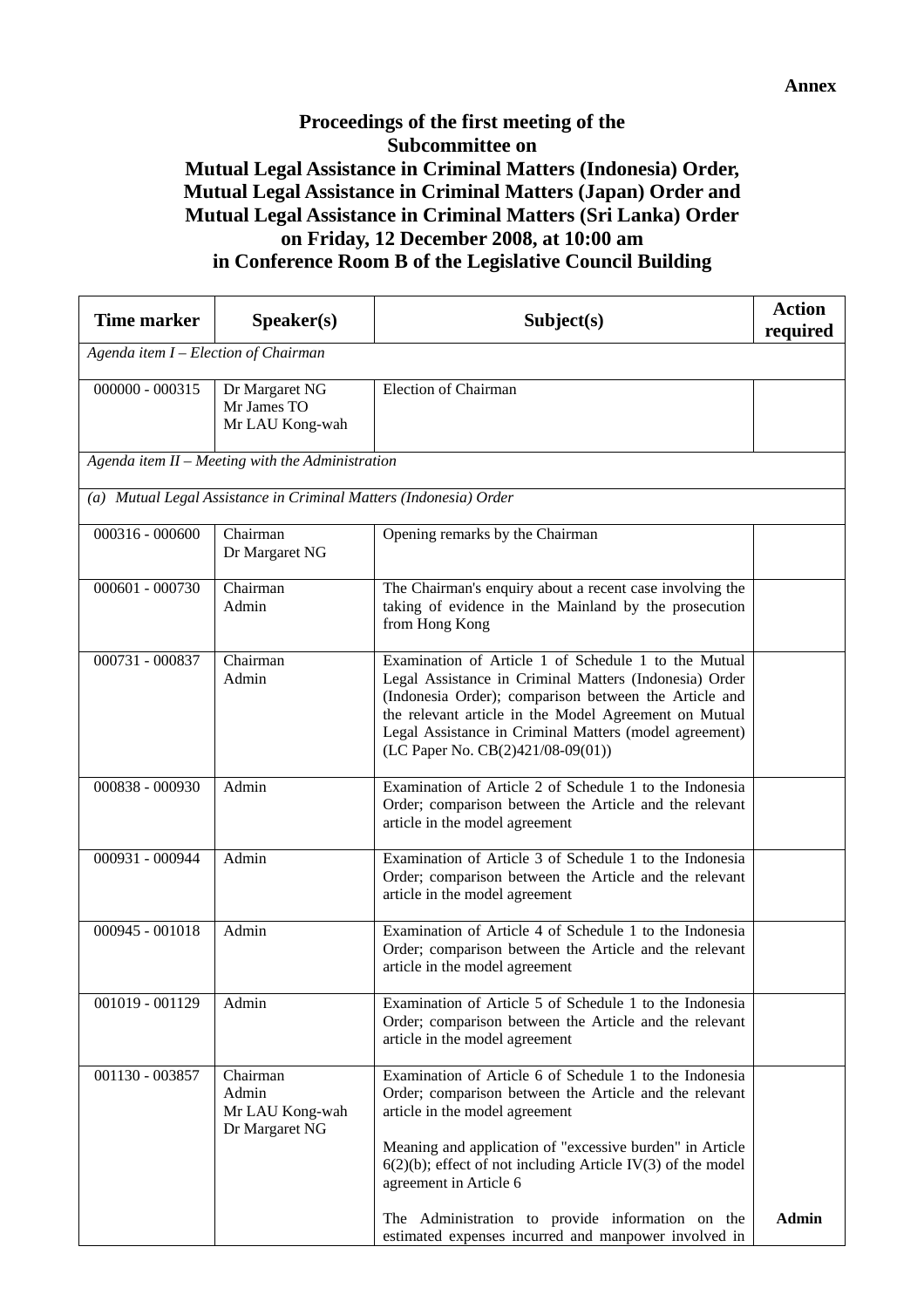| <b>Time marker</b> | Speaker(s)                                             | Subject(s)                                                                                                                                                                                                                 | <b>Action</b><br>required |
|--------------------|--------------------------------------------------------|----------------------------------------------------------------------------------------------------------------------------------------------------------------------------------------------------------------------------|---------------------------|
|                    |                                                        | processing requests for mutual legal assistance in criminal<br>matters under the Mutual Legal Assistance in Criminal<br>Matters Ordinance (Cap. 525) in the past year if available                                         |                           |
| 003858 - 003908    | Admin                                                  | Examination of Article 7 of Schedule 1 to the Indonesia<br>Order; comparison between the Article and the relevant<br>article in the model agreement                                                                        |                           |
| 003909 - 003923    | Admin                                                  | Examination of Article 8 of Schedule 1 to the Indonesia<br>Order; comparison between the Article and the relevant<br>article in the model agreement                                                                        |                           |
| 003924 - 004314    | Admin<br>Chairman                                      | Examination of Articles 9 and 10 of Schedule 1 to the<br>Indonesia Order; comparison between the Articles and the<br>relevant articles in the model agreement                                                              |                           |
| 004315 - 004355    | Admin                                                  | Examination of Article 11 of Schedule 1 to the Indonesia<br>Order; comparison between the Article and the relevant<br>article in the model agreement                                                                       |                           |
| 004356 - 004500    | Admin                                                  | Examination of Article 12 of Schedule 1 to the Indonesia<br>Order; comparison between the Article and the relevant<br>article in the model agreement                                                                       |                           |
| $004501 - 004511$  | Admin                                                  | Examination of Article 13 of Schedule 1 to the Indonesia<br>Order; comparison between the Article and the relevant<br>article in the model agreement                                                                       |                           |
| 004512 - 004530    | Admin                                                  | Examination of Article 14 of Schedule 1 to the Indonesia<br>Order; comparison between the Article and the relevant<br>article in the model agreement                                                                       |                           |
| 004531 - 004725    | Admin<br>Chairman                                      | Examination of Article 15 of Schedule 1 to the Indonesia<br>Order; comparison between the Article and the relevant<br>article in the model agreement                                                                       |                           |
| 004726 - 004736    | Admin                                                  | Examination of Article 16 of Schedule 1 to the Indonesia<br>Order; comparison between the Article and the relevant<br>article in the model agreement                                                                       |                           |
| 004737 - 005940    | Admin<br>Chairman<br>Mr LAU Kong-wah<br>Dr Margaret NG | Examination of Article 17 of Schedule 1 to the Indonesia<br>Order; comparison between the Article and the relevant<br>article in the model agreement<br>Meaning and application of "proceeds of crime" in Article<br>17(6) |                           |
| 005941 - 010005    | Admin                                                  | Examination of Article 18 of Schedule 1 to the Indonesia<br>Order; comparison between the Article and the relevant<br>article in the model agreement                                                                       |                           |
| 010006 - 010049    | Admin                                                  | Examination of Article 19 of Schedule 1 to the Indonesia<br>Order; comparison between the Article and the relevant<br>article in the model agreement                                                                       |                           |
| $010050 - 010055$  | Admin                                                  | Examination of Article 20 of Schedule 1 to the Indonesia<br>Order; comparison between the Article and the relevant<br>article in the model agreement                                                                       |                           |
| $010056 - 010115$  | Admin                                                  | Examination of Article 21 of Schedule 1 to the Indonesia                                                                                                                                                                   |                           |